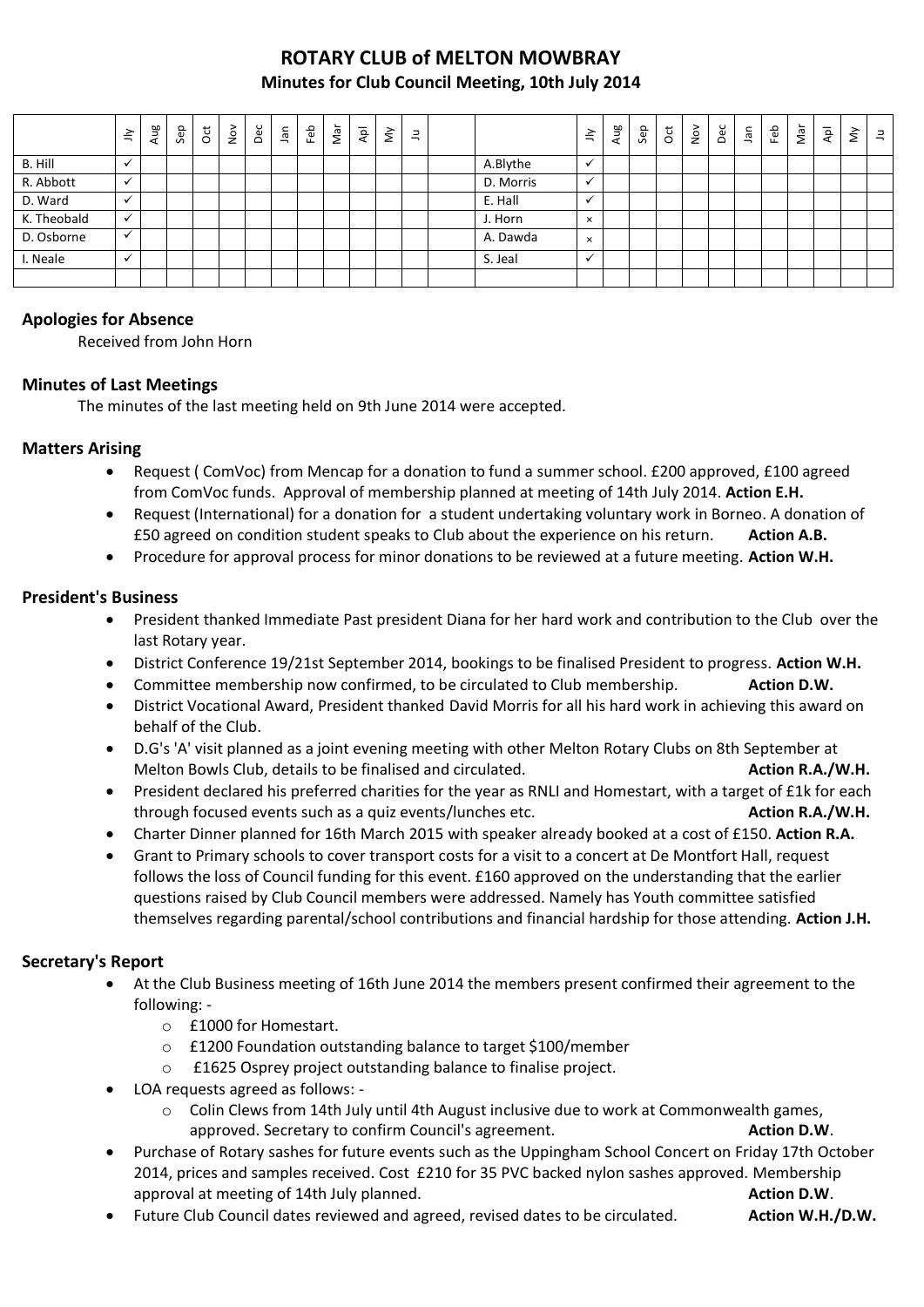- Nominations for District Officers 2015/15, Club Council unanimously agreed to nominate David Morris for the role of Assistant Governor Area B for 2015/16. Approval of membership planned for 14th July 2014, with formal notification to follow. **Action D.W./W.H. Action D.W./W.H.**
- Resignations of membership received from Richard Haines and Sue Bailey, the President registered regret at their loss and asked if reasons could be sort. **Action All Club Council** at their loss and asked if reasons could be sort.
- Procedure for informing Club Council of such resignations discussed. Agreed that Membership Committee chair should inform Club Council following receipt of a resignation. **Action D.M. Action D.M.**
- District Quiz on Thursday 9th October 2014, John Horn offered to facilitate as in previous years and hoped to table two teams again. Council welcomed the offer. **Action J.H. Action J.H.**

## **Treasurer's Report**

- Incoming Treasurer Kate presented a revised summary of Committee funds for comments.
- Overall Club Account balance at £3571, Trust Account at £12627, including recent Philippines project receipts of £7150 from Rotary Club of Northampton and District.
- Interactors Accounts, Rotary signatories to new accounts established, plans to meet Interactors on 18th July 2014 to agree balances and future procedures. Recently generated funds to be collected and added to accounts. **Action D.M./K.T/R.M.c.C.**
- Safari Supper surplus agreed to be put into Youth Committee Funds. **Action K.T.** Action **K.T.**
- Club Subscriptions for year 2014/15 now due, Treasurer to remind members. **Action K.T.**

## **Committee Reports**

- **Club Service, Fundraising and Communications**
	- o Asset register progressing with Ben Abbott working on details. **Action R.A.**
	- o Blue Card requirement considered, Council agreed that it was still required and that the offer of Richard Haines, via Steve Jeal, to continue to produce 'Blue' card for members at a cost of £15/month for the 11 months required was in line with present costs. **Action S.J.**
	- o Members directory of Club members, secretary agreed to produce a simplified version as sample presented. **Action D.W**.
	- $\circ$  Club Visioning progress, after discussion it was agreed that the May's meeting plan to review feedback from Committees at the 11th September Club Council meeting should stand. A progress report to membership then at Business meeting of 15th September. Future structure to progress actions could be agreed at that time. **Action Club Council Action Club Council**
	- o Establishment of a Social Calendar proposed by seeking support from membership through a questionnaire asking 'What Events would you support?' **Action R.A.** Action R.A.
	- o Review of Lunch format, consider on occasions less formality, such as a buffet. **Action R.A.**
- **Fundraising (Ron Edwards)**
	- o Community raffle possibility under review, following Ian Neale's earlier studies. **Action R.A./I.N.**
	- o Car Rally or Car meet considered for Spring of 2015.
- **Communications (Julia Joseph-Hinde)**
	- o Communication team to take over distribution of Rotary magazines and 'Blue' cards with plan to have each individually named. **Action R.A. / J.J-H. Action R.A. / J.J-H. Action R.A. / J.J-H.**
	- o Role of Communications team in supporting projects to be more proactive, use of a pro forma for their involvement to be considered. **Action R.A./J.J-H**.
	- o Melton Times, Rotary involvement in a regular feature in progress. **Action R.A./J.J.-H.**
- **Foundation**
	- o Foundation donation Trevor Davies Foundation Officers acknowledged our recent donation
- **International**
	- o Lamb Roast planned for 9th August at £15, Aurora and Melton Belvoir to be invited. **Action A.B.**
	- o Mahaplag project on hold for the moment.
	- o Leyte schools project, Towcester Club showing great interest in getting involved with good financial support. Details of schools requirements in the process of being verified, such as numbers of chairs, desks, solar panel ratings etc.. **Action A.B. Action A.B. Action A.B. Action A.B.**
	- o Concert 17th October 2014, organisation progressing with meeting planned with Uppingham school on 26th August involving Ian Neale, poster design and distribution developing, publicity initially with Radio Eye planned for 9am Sunday morning 13th July 2014. **Action A.B.**
- **Youth**
	- o As previous in President's business with request for donation for travel to concert.